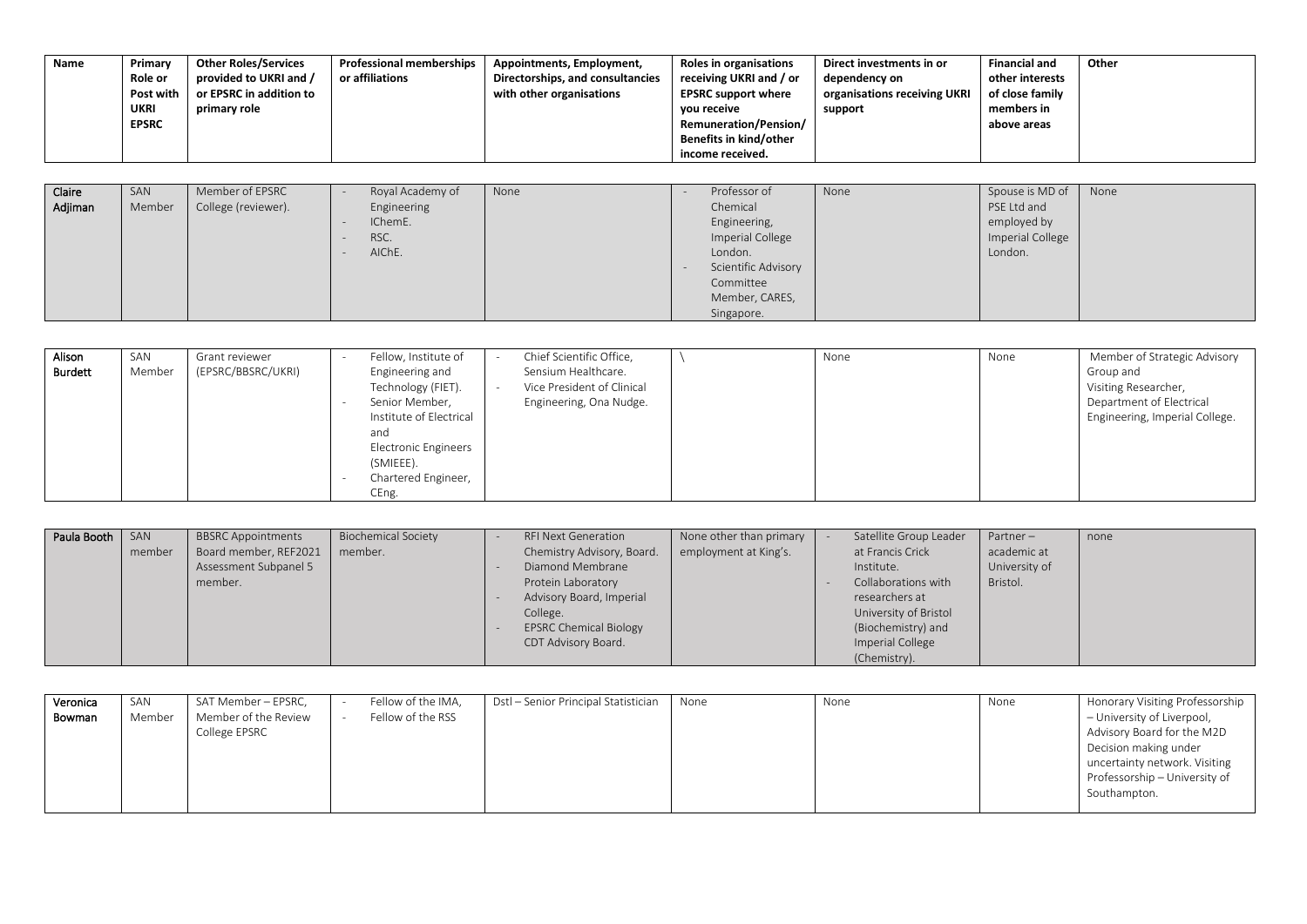| Name                   | Primary<br><b>Role or</b><br>Post with<br><b>UKRI</b><br><b>EPSRC</b> | <b>Other Roles/Services</b><br>provided to UKRI and /<br>or EPSRC in addition to<br>primary role                                 | <b>Professional memberships</b><br>or affiliations                                                                                                      | Appointments, Employment,<br>Directorships, and consultancies<br>with other organisations                                                                                                                                                                                                                                                                                                                                                                                                                                                                                                                       | Roles in organisations<br>receiving UKRI and / or<br><b>EPSRC support where</b><br>you receive<br>Remuneration/Pension/<br>Benefits in kind/other<br>income received.                         | Direct investments in or<br>dependency on<br>organisations receiving UKRI<br>support | <b>Financial and</b><br>other interests<br>of close family<br>members in<br>above areas | Other |
|------------------------|-----------------------------------------------------------------------|----------------------------------------------------------------------------------------------------------------------------------|---------------------------------------------------------------------------------------------------------------------------------------------------------|-----------------------------------------------------------------------------------------------------------------------------------------------------------------------------------------------------------------------------------------------------------------------------------------------------------------------------------------------------------------------------------------------------------------------------------------------------------------------------------------------------------------------------------------------------------------------------------------------------------------|-----------------------------------------------------------------------------------------------------------------------------------------------------------------------------------------------|--------------------------------------------------------------------------------------|-----------------------------------------------------------------------------------------|-------|
| Edmund<br><b>Burke</b> | SAN<br>Member                                                         | Turing Fellow,<br>Turing Institute.<br>Member of EDI<br>SAG (Equality,<br>Diversity &<br>Inclusion Strategic<br>Advisory Group). | <b>Fellow British</b><br>Computer Society<br>(FBCS).<br>Fellow Operational<br>Research Society<br>(FORS).<br>Fellow Institute of<br>Mathematics (FIMA). | Shareholder (2.5%) - Event<br>Map. Spin out company<br>from University of<br>Nottingham and Queen's<br>University Belfast.<br>Book Royalties, Springer.<br>President Elect of<br><b>Operational Research</b><br>Society (OR Society is<br>Charity)<br>A Board Member, Director<br>and Trustee. Director,<br>Nanoforce ltd - Queen<br>Mary University Company.<br>Treasurer - Committee of<br>Professors in Operational<br>Research.<br>Editor in Chief of<br>Scheduling - Springer.<br>Chair of PATAT<br>(International Committee)<br>Steering Committee.<br>Royalties from IP via<br>University of Nottingham. | Acting President &<br>Vice Chancellor<br>University of<br>Leicester.<br>Honorary<br>Professor: Queen<br>Mary University<br>London, University<br>of Lancaster &<br>University of<br>Stirling. | None                                                                                 | None                                                                                    | None  |

| Samantha<br>Chadwick | SAN<br>Member |  | Invitations to sit<br>on ICT<br>Prioritisation<br>Panels.<br>Invitations to sit<br>on panels for<br>Future Leaders<br>Fellowships. | Chartered Institute of<br>Marketing | Employment with the BBC | Head of Partnerships at<br>the BBC (where I receive<br>remuneration/pension/b<br>enefits) that receives<br>EPSRC support for grant-<br>funded research. | I am dependent on BBC as<br>employer that receives UKRI<br>support (through InnovateUK<br>grants). | None | None |
|----------------------|---------------|--|------------------------------------------------------------------------------------------------------------------------------------|-------------------------------------|-------------------------|---------------------------------------------------------------------------------------------------------------------------------------------------------|----------------------------------------------------------------------------------------------------|------|------|
|----------------------|---------------|--|------------------------------------------------------------------------------------------------------------------------------------|-------------------------------------|-------------------------|---------------------------------------------------------------------------------------------------------------------------------------------------------|----------------------------------------------------------------------------------------------------|------|------|

| Jonathan | SAN    | Previously with the HTC | Fellow of the Royal   | Professor, University of | None | None | None | None |
|----------|--------|-------------------------|-----------------------|--------------------------|------|------|------|------|
| Cooper   | Member | SAT, still has legacy   | Academy of            | Glasgow.                 |      |      |      |      |
|          |        | activity on committees. | Engineering,          | Director of NebuFlow     |      |      |      |      |
|          |        |                         | Fellow of the Royal   | Limited.                 |      |      |      |      |
|          |        |                         | Society of            | Chinese Academy of       |      |      |      |      |
|          |        |                         | Edinburgh.            | Sciences Innovation      |      |      |      |      |
|          |        |                         | Fellow of the         | Cooperation Centre's     |      |      |      |      |
|          |        |                         | Institute of Physics. |                          |      |      |      |      |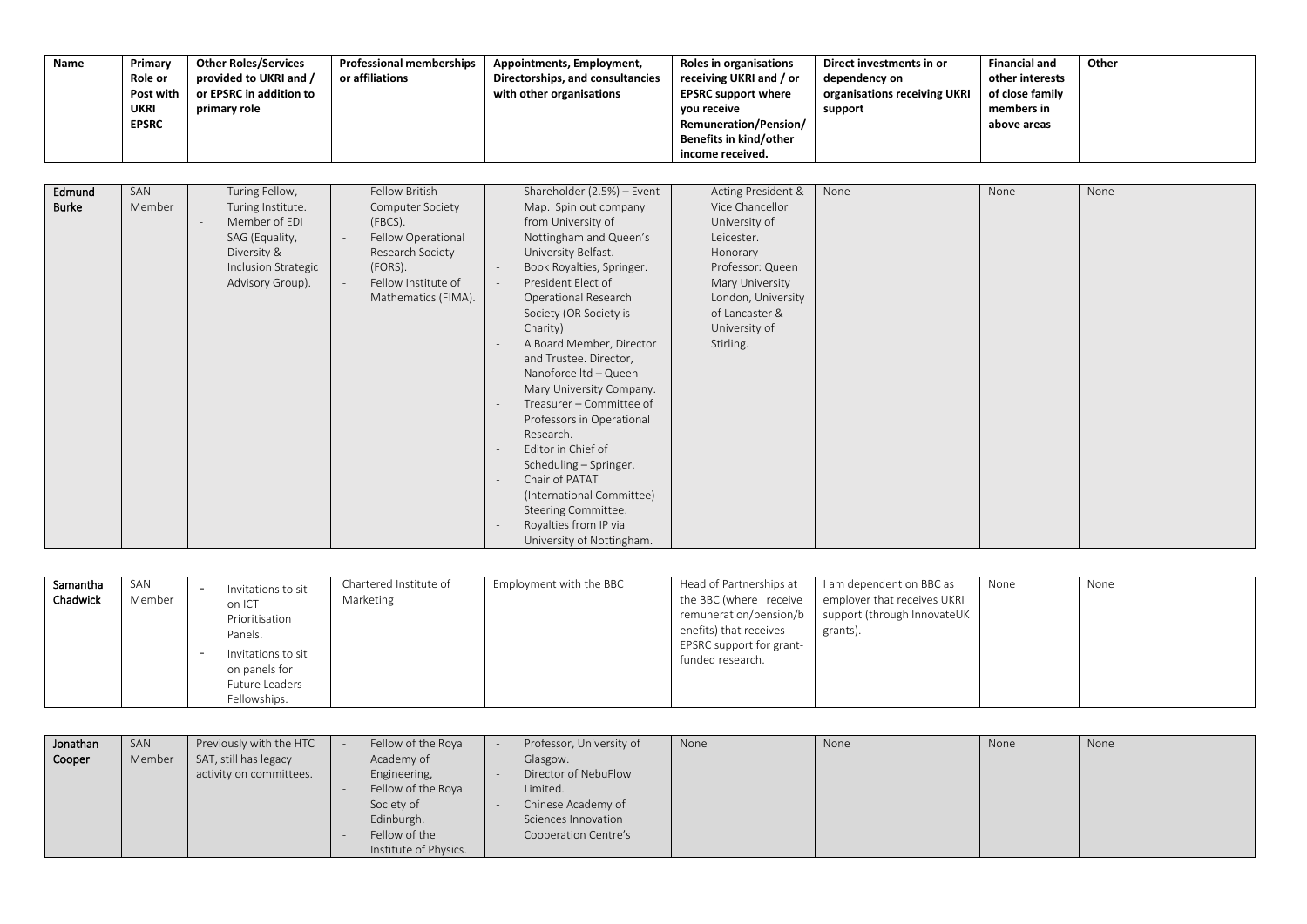| Name | Primary        | <b>Other Roles/Services</b> | <b>Professional memberships</b> | Appointments, Employment,        | Roles in organisations       | Direct investments in or     | <b>Financial and</b> | Other |
|------|----------------|-----------------------------|---------------------------------|----------------------------------|------------------------------|------------------------------|----------------------|-------|
|      | <b>Role or</b> | provided to UKRI and /      | or affiliations                 | Directorships, and consultancies | receiving UKRI and / or      | dependency on                | other interests      |       |
|      | Post with      | or EPSRC in addition to     |                                 | with other organisations         | <b>EPSRC support where</b>   | organisations receiving UKRI | of close family      |       |
|      | UKRI           | primary role                |                                 |                                  | vou receive                  | support                      | members in           |       |
|      | <b>EPSRC</b>   |                             |                                 |                                  | <b>Remuneration/Pension/</b> |                              | above areas          |       |
|      |                |                             |                                 |                                  | Benefits in kind/other       |                              |                      |       |
|      |                |                             |                                 |                                  | income received.             |                              |                      |       |

|  | Fellow of the<br>Institute of<br>Engineering &<br>Technology. | International Advisory<br>Board (2019-to date)<br>Visiting Professor at OSCAR,<br>Suzhou,<br>https://oscar.web.ox.ac.uk/<br>home, (2020-to date).<br>Visiting Professor, School of<br>Medical Science and<br>Technology, IIT Kharagpur,<br>India (2020-to date).<br>UK Research Excellence<br>Framework REF2021, Sub-<br>Panel 12, Panel in<br>Engineering, 2018-2021. |  |  |  |  |
|--|---------------------------------------------------------------|------------------------------------------------------------------------------------------------------------------------------------------------------------------------------------------------------------------------------------------------------------------------------------------------------------------------------------------------------------------------|--|--|--|--|
|--|---------------------------------------------------------------|------------------------------------------------------------------------------------------------------------------------------------------------------------------------------------------------------------------------------------------------------------------------------------------------------------------------------------------------------------------------|--|--|--|--|

| Andy     | SAN    | Member of EPSRC & | ACM. | None | Professor of Computer | None | None | None |
|----------|--------|-------------------|------|------|-----------------------|------|------|------|
| Crabtree | Member | ESRC peer review  |      |      | Science.              |      |      |      |
|          |        | colleges          |      |      |                       |      |      |      |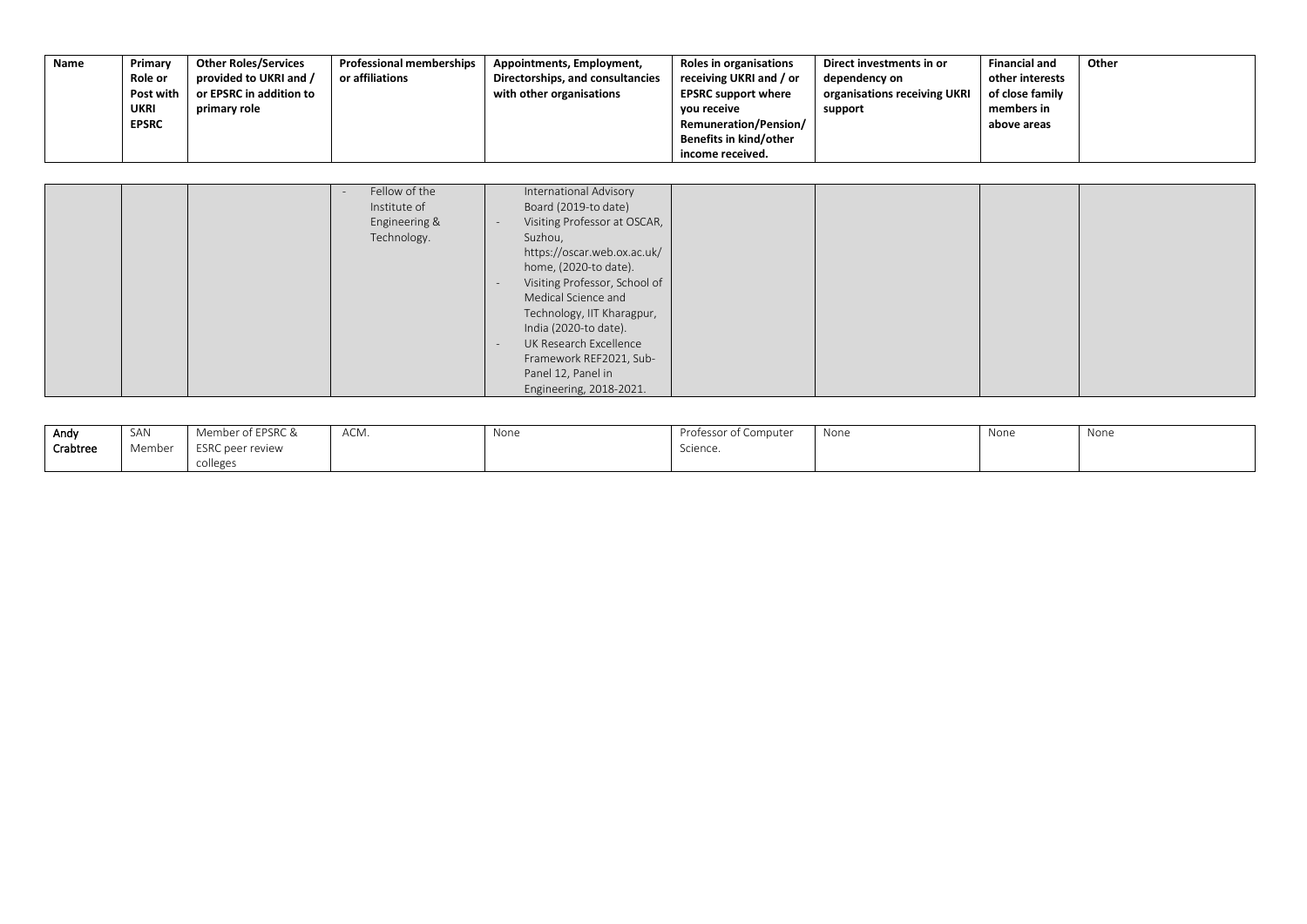| Name              | Primary<br>Role or<br>Post with<br><b>UKRI</b><br><b>EPSRC</b> | <b>Other Roles/Services</b><br>provided to UKRI and /<br>or EPSRC in addition to<br>primary role                                                                                                                                        | <b>Professional memberships</b><br>or affiliations                                                                                                                                                                                                                                                                | Appointments, Employment,<br>Directorships, and consultancies<br>with other organisations                                                                                                                                                                                                                                                                                                                                                                                                                                                                                                                                                                                                                                                                                                                    | Roles in organisations<br>receiving UKRI and / or<br><b>EPSRC support where</b><br>you receive<br>Remuneration/Pension/<br>Benefits in kind/other<br>income received. | Direct investments in or<br>dependency on<br>organisations receiving UKRI<br>support | <b>Financial and</b><br>other interests<br>of close family<br>members in<br>above areas | Other |
|-------------------|----------------------------------------------------------------|-----------------------------------------------------------------------------------------------------------------------------------------------------------------------------------------------------------------------------------------|-------------------------------------------------------------------------------------------------------------------------------------------------------------------------------------------------------------------------------------------------------------------------------------------------------------------|--------------------------------------------------------------------------------------------------------------------------------------------------------------------------------------------------------------------------------------------------------------------------------------------------------------------------------------------------------------------------------------------------------------------------------------------------------------------------------------------------------------------------------------------------------------------------------------------------------------------------------------------------------------------------------------------------------------------------------------------------------------------------------------------------------------|-----------------------------------------------------------------------------------------------------------------------------------------------------------------------|--------------------------------------------------------------------------------------|-----------------------------------------------------------------------------------------|-------|
| Jonathan<br>Dawes | SAN<br>Member                                                  | Chair, Strategic<br>Advisory Team for<br>Mathematical<br>Sciences.<br>Member, Advisory<br>Board for the<br><b>Additional Funding</b><br>Programme in<br>Mathematical<br>Sciences.<br>Member, EPSRC<br>$\sim$<br>Peer Review<br>College. | Fellow, Institute for<br>$\overline{\phantom{a}}$<br>Mathematics and its<br>Applications (FIMA).<br>Member, London<br>Mathematical<br>Society (LMS).<br>Member, Society for<br>Industrial and<br>Applied<br>Mathematics (SIAM),<br>including editorial<br>work for the SIAM<br>Journal on Applied<br>Mathematics. | Employee, University of<br>Bath.<br>Editor, Physica D: Nonlinear<br>Phenomena, academic<br>journal published by<br>Elsevier.<br>Member, Technical<br>Advisory Group for the<br>Safer Complex Systems<br>Programme, Royal<br>Academy of Engineering.<br>Consulting activity in 2020<br>for the National<br>Commission for Academic<br>Accreditation and<br>Assessment (NCAAA), a<br>government agency that<br>carries out quality<br>assurance in Saudi Arabia<br>for their universities.<br>Director, Bath Royal<br>$\overline{\phantom{a}}$<br>Literary and Scientific<br>Institution Trustees Ltd. To<br>explain: BRLSI is an<br>unincorporated registered<br>charity (charity number:<br>304477) with a corporate<br>trustee. I am a director of<br>the trustee company<br>(company number:<br>02857000). | Employee, University of<br>Bath, PI and Co-I on<br>various current grants<br>from EPSRC and BBSRC,<br>as listed on GtR.                                               | None.                                                                                |                                                                                         | None. |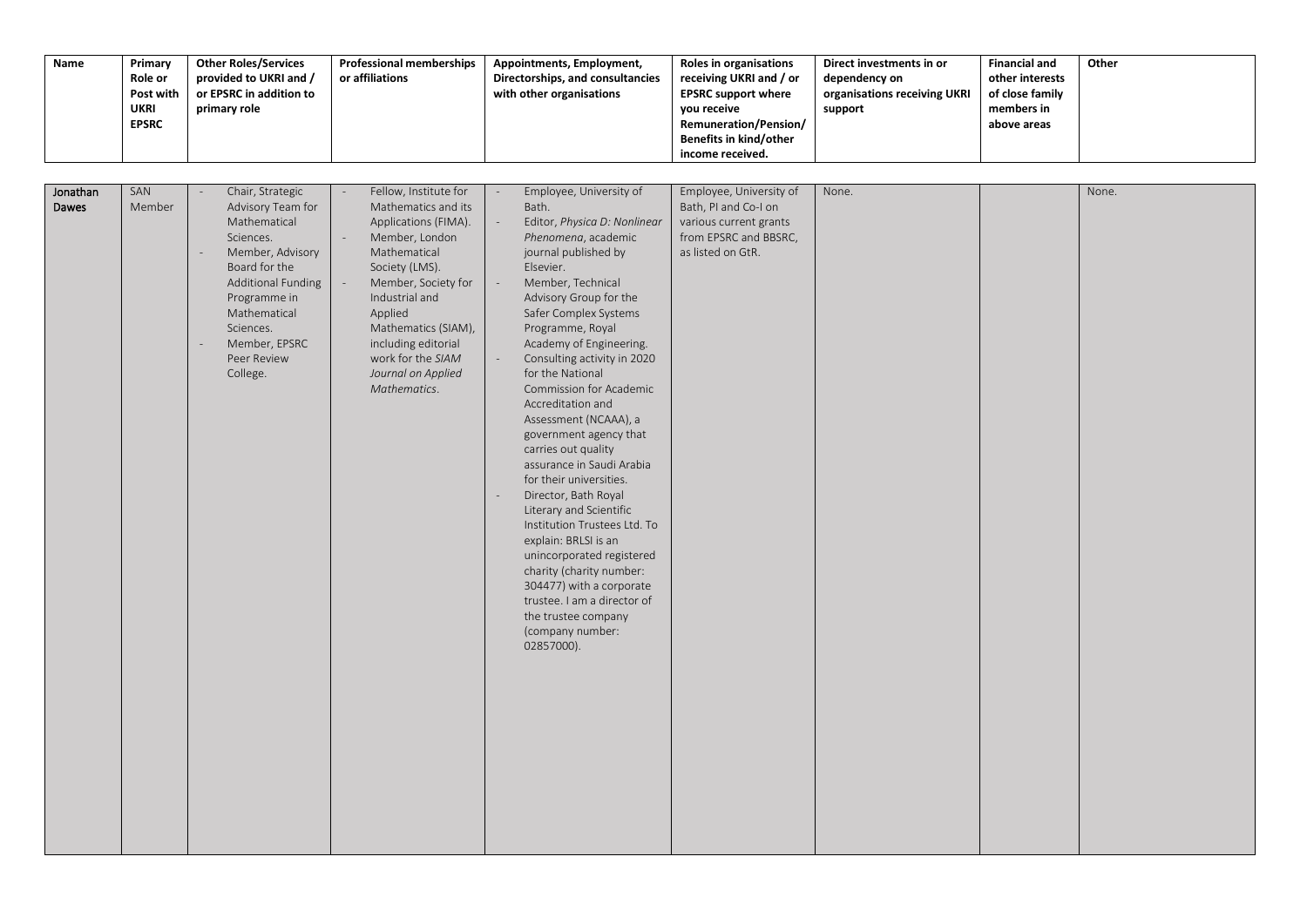| Name    | Primary<br>Role or<br>Post with<br>UKRI<br><b>EPSRC</b> | <b>Other Roles/Services</b><br>provided to UKRI and /<br>or EPSRC in addition to<br>primary role | <b>Professional memberships</b><br>or affiliations | Appointments, Employment,<br>Directorships, and consultancies<br>with other organisations | Roles in organisations<br>receiving UKRI and / or<br><b>EPSRC support where</b><br>vou receive<br><b>Remuneration/Pension/</b><br>Benefits in kind/other<br>income received. | Direct investments in or<br>dependency on<br>organisations receiving UKRI<br>support | <b>Financial and</b><br>other interests<br>of close family<br>members in<br>above areas | Other               |
|---------|---------------------------------------------------------|--------------------------------------------------------------------------------------------------|----------------------------------------------------|-------------------------------------------------------------------------------------------|------------------------------------------------------------------------------------------------------------------------------------------------------------------------------|--------------------------------------------------------------------------------------|-----------------------------------------------------------------------------------------|---------------------|
|         |                                                         |                                                                                                  |                                                    |                                                                                           |                                                                                                                                                                              |                                                                                      |                                                                                         |                     |
| Michael | SAN                                                     | <b>ICT SAT</b>                                                                                   | Member of ACM,                                     | The University of Manchester                                                              | The University of                                                                                                                                                            | None                                                                                 | None                                                                                    | Honorary Professor, |

| .      | .      | . |                     | .          | . | . |                           |
|--------|--------|---|---------------------|------------|---|---|---------------------------|
| Fisher | Member |   | BCS, IEEE, and IET. | Manchester |   |   | University of Liverpool.  |
|        |        |   | Chair funded by     |            |   |   | Editorial boards of:      |
|        |        |   | Royal Academy of    |            |   |   | Annals of Maths & AI; J.  |
|        |        |   | Engineering.        |            |   |   | Applied Logic; J. Logic & |
|        |        |   |                     |            |   |   | Computation.              |

| Steven | SAN    | Member of EP    | Member of the Inst of | None | None | Manage BAE Systems         | None. | Visiting Lecturer University of |
|--------|--------|-----------------|-----------------------|------|------|----------------------------|-------|---------------------------------|
| Harris | Member | SAT.            | Corrosion.            |      |      | Strategic University       |       | Birmingham, MRES on             |
|        |        | Member of EPSRC |                       |      |      | Partnerships with:         |       | Materials.                      |
|        |        | Peer Review     |                       |      |      | Universities of Cranfield, |       |                                 |
|        |        | College.        |                       |      |      | Birmingham, Manchester,    |       |                                 |
|        |        | Member of UKRI  |                       |      |      | Southampton and            |       |                                 |
|        |        | Peer Review     |                       |      |      | Strathclyde.               |       |                                 |
|        |        | College.        |                       |      |      |                            |       |                                 |

| Gareth  | SAN    | Peer Review – EPSRC. | Fellow of the Royal Society | Director, Arc Trinova Limited (t/a | Chief Scientific Officer. | None | None | Member of Innovation Strategy |
|---------|--------|----------------------|-----------------------------|------------------------------------|---------------------------|------|------|-------------------------------|
| Jenkins | Member |                      | of Chemistry (CChem         | ARCINOVA).                         | ARCINOVA.                 |      |      | Board, KTN (Chemistry).       |
|         |        |                      | ERSC<br>.                   |                                    |                           |      |      |                               |

| Matthew P. | SAN    | Occasional panel    | Member of the American  | Professor of Thermofluidic | Principal Investigator in | None | None |  |
|------------|--------|---------------------|-------------------------|----------------------------|---------------------------|------|------|--|
| Uuniper    | Member | member and proposal | Physical Society, Fluid | Dynamics at Cambridge      | the Engineering           |      |      |  |
|            |        | reviewer.           | Dynamics Division.      | University.                | Department of             |      |      |  |
|            |        |                     |                         |                            | Cambridge University.     |      |      |  |

| Anthony | SAN    | Chair of ICT SAT (until | $\overline{\phantom{a}}$ | FinstP.            | Director of Intrinsic           | Vice Dean Research and | None | None | None |
|---------|--------|-------------------------|--------------------------|--------------------|---------------------------------|------------------------|------|------|------|
| Kenyon  | Member | Dec 2020).              |                          | FIET.              | Semiconductor Technologies Ltd. | Professor at UCL.      |      |      |      |
|         |        |                         | . .                      | SMIEEE.            |                                 |                        |      |      |      |
|         |        |                         | . .                      | Member of the      |                                 |                        |      |      |      |
|         |        |                         |                          | Executive          |                                 |                        |      |      |      |
|         |        |                         |                          | Committee of the   |                                 |                        |      |      |      |
|         |        |                         |                          | European Materials |                                 |                        |      |      |      |
|         |        |                         |                          | Research Society.  |                                 |                        |      |      |      |
|         |        |                         |                          |                    |                                 |                        |      |      |      |
|         |        |                         |                          |                    |                                 |                        |      |      |      |
|         |        |                         |                          |                    |                                 |                        |      |      |      |
|         |        |                         |                          |                    |                                 |                        |      |      |      |
|         |        |                         |                          |                    |                                 |                        |      |      |      |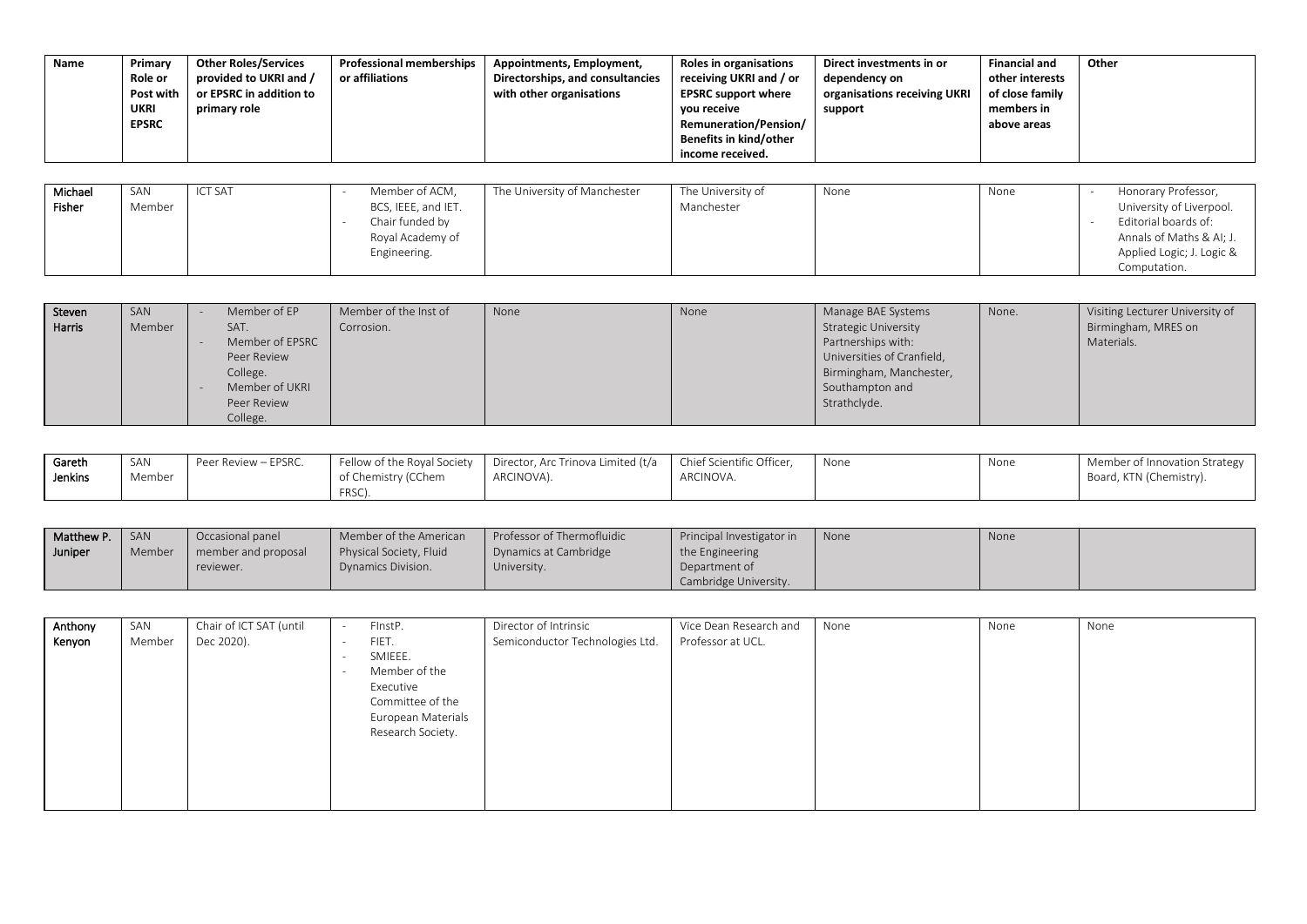| Name | Primary        | <b>Other Roles/Services</b> | <b>Professional memberships</b> | Appointments, Employment,        | Roles in organisations       | Direct investments in or     | <b>Financial and</b> | Other |
|------|----------------|-----------------------------|---------------------------------|----------------------------------|------------------------------|------------------------------|----------------------|-------|
|      | <b>Role or</b> | provided to UKRI and /      | or affiliations                 | Directorships, and consultancies | receiving UKRI and / or      | dependency on                | other interests      |       |
|      | Post with      | or EPSRC in addition to     |                                 | with other organisations         | <b>EPSRC support where</b>   | organisations receiving UKRI | of close family      |       |
|      | UKRI           | primary role                |                                 |                                  | vou receive                  | support                      | members in           |       |
|      | <b>EPSRC</b>   |                             |                                 |                                  | <b>Remuneration/Pension/</b> |                              | above areas          |       |
|      |                |                             |                                 |                                  | Benefits in kind/other       |                              |                      |       |
|      |                |                             |                                 |                                  | income received.             |                              |                      |       |

| Trevor           | SAN    | None | Member IET, CEng (IET). | Employment by BT Group PLC. | None | BT shares. | None | Research Director for BT within                   |
|------------------|--------|------|-------------------------|-----------------------------|------|------------|------|---------------------------------------------------|
| Philip<br>Linney | Member |      |                         |                             |      |            |      | Applied Research. My<br>directorate and the wider |
|                  |        |      |                         |                             |      |            |      |                                                   |
|                  |        |      |                         |                             |      |            |      | department have numerous                          |
|                  |        |      |                         |                             |      |            |      | relationships with UK                             |
|                  |        |      |                         |                             |      |            |      | universities, including                           |
|                  |        |      |                         |                             |      |            |      | participation in projects                         |
|                  |        |      |                         |                             |      |            |      | potentially receiving funding                     |
|                  |        |      |                         |                             |      |            |      | from EPSRC, Innovate UK and                       |
|                  |        |      |                         |                             |      |            |      | other funding bodies. Details                     |
|                  |        |      |                         |                             |      |            |      | available on request. Co-vice                     |
|                  |        |      |                         |                             |      |            |      | chair of NICC Standards                           |
|                  |        |      |                         |                             |      |            |      | <b>Technical Steering Group (NICC</b>             |
|                  |        |      |                         |                             |      |            |      | (niccstandards.org.uk))                           |

| Alan Newby | SAN    | None | FREng.   | Director Aerospace Technology | Director Aerospace     | None | None | None |
|------------|--------|------|----------|-------------------------------|------------------------|------|------|------|
|            | Member |      | FIMechE. | Institute                     | Technology Rolls-Royce |      |      |      |
|            |        |      | FRAeS.   |                               |                        |      |      |      |

| Mercedes | SAN    | Proposal reviewer and  | FRSC.    | Employed at Heriot-Watt |             | Employed at Heriot-Watt   Member of the Institute of | Family member | None |
|----------|--------|------------------------|----------|-------------------------|-------------|------------------------------------------------------|---------------|------|
| Maroto-  | Member | proposal panel member. | FRSE.    | University.             | University. | Professional Representatives                         | emploved at   |      |
| Valer    |        |                        | FRSA.    |                         |             | before the European Patent                           | Heriot-Watt   |      |
|          |        |                        | FIChemE. |                         |             | Office (European Patent                              | University.   |      |
|          |        |                        | FEI.     |                         |             | Attorney).                                           |               |      |

| Francesca<br>Medda | SAN<br>Member | Institution of Civil<br>Engineers<br>Institution of<br>Engineering and<br>Technology | University College London.<br>DEFRA (member of the<br>economic advisory panel).<br>Impact Alliance Fund<br>(Industrial Advisory Board).<br>Elsevier | University College<br>London. | UCL Funding from EPSRC &<br><b>ESRC</b> | None | Cabinet Office<br>G8 social impact<br>scientific committee<br>(Italy)<br>Alzheimer's society<br>Parliamentary and<br>Scientific Committee<br>Rumundu (Advisory<br>Council Member) |
|--------------------|---------------|--------------------------------------------------------------------------------------|-----------------------------------------------------------------------------------------------------------------------------------------------------|-------------------------------|-----------------------------------------|------|-----------------------------------------------------------------------------------------------------------------------------------------------------------------------------------|
|--------------------|---------------|--------------------------------------------------------------------------------------|-----------------------------------------------------------------------------------------------------------------------------------------------------|-------------------------------|-----------------------------------------|------|-----------------------------------------------------------------------------------------------------------------------------------------------------------------------------------|

| l Paul   | SAN    | NNUF Phase 2 Advisory  | Fellow of the Learned       | Professor of Materials                       | Professor of Materials | None | None | None |
|----------|--------|------------------------|-----------------------------|----------------------------------------------|------------------------|------|------|------|
| Meredith | Member | Panel; various review  | Society of Wales, Institute | Physics, Swansea University Physics, Swansea |                        |      |      |      |
|          |        | processes including    | of Physics.                 | (UK).                                        | University (UK).       |      |      |      |
|          |        | NNUF Phase 2 Panel and |                             | Australian Renewable                         |                        |      |      |      |
|          |        | EPSRC Fellowship Panel |                             | Energy Panel member                          |                        |      |      |      |
|          |        |                        |                             | (Australia).                                 |                        |      |      |      |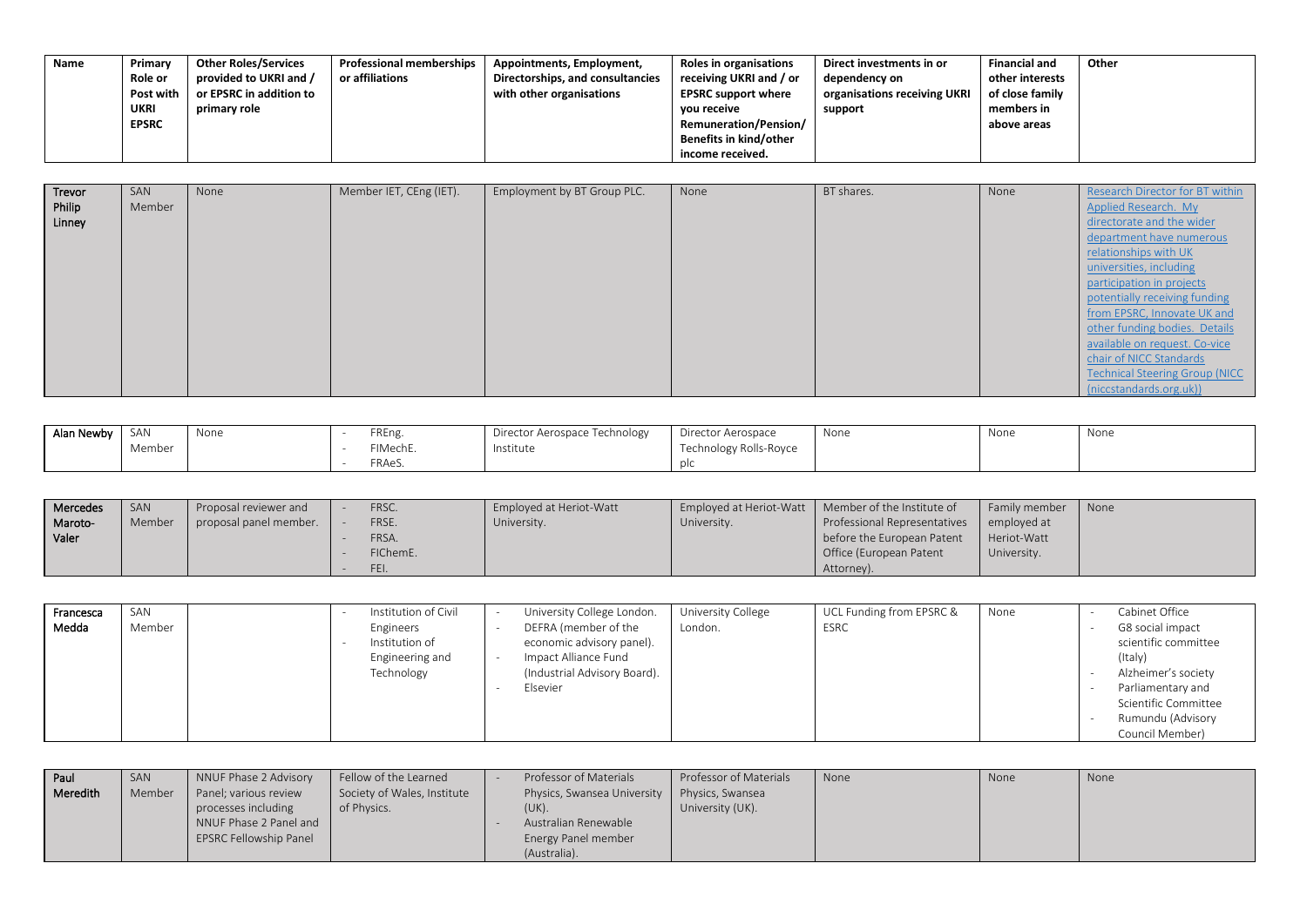| Name | Primary<br><b>Role or</b><br>Post with<br>UKRI<br><b>EPSRC</b> | <b>Other Roles/Services</b><br>provided to UKRI and /<br>or EPSRC in addition to<br>primary role | <b>Professional memberships</b><br>or affiliations | Appointments, Employment,<br>Directorships, and consultancies<br>with other organisations | Roles in organisations<br>receiving UKRI and / or<br><b>EPSRC support where</b><br>vou receive<br><b>Remuneration/Pension/</b><br>Benefits in kind/other<br>income received. | Direct investments in or<br>dependency on<br>organisations receiving UKRI<br>support | <b>Financial and</b><br>other interests<br>of close family<br>members in<br>above areas | Other |
|------|----------------------------------------------------------------|--------------------------------------------------------------------------------------------------|----------------------------------------------------|-------------------------------------------------------------------------------------------|------------------------------------------------------------------------------------------------------------------------------------------------------------------------------|--------------------------------------------------------------------------------------|-----------------------------------------------------------------------------------------|-------|
|      |                                                                |                                                                                                  |                                                    |                                                                                           |                                                                                                                                                                              |                                                                                      |                                                                                         |       |

|  |  | Honorary Professor of      |  |  |
|--|--|----------------------------|--|--|
|  |  | Physics, University of QLD |  |  |
|  |  | (Australia).               |  |  |

| Awais  | SAN    | Member EPSRC      | Member IEEE.<br>$\overline{\phantom{a}}$ |                          | Professor of Cyber Security, |                          | Chairs the          | None | Founding         | $\overline{\phantom{a}}$ | A member of advisory       |
|--------|--------|-------------------|------------------------------------------|--------------------------|------------------------------|--------------------------|---------------------|------|------------------|--------------------------|----------------------------|
| Rashid | Member | Digital Economy   | Member Chartered<br>$\sim$               |                          | University of Bristol.       |                          | Scientific Advisory |      | shareholder,     |                          | boards of two German       |
|        |        | Programme         | Institute of                             | $\overline{\phantom{a}}$ | Visiting Professor,          |                          | Board of the        |      | Relative Insight |                          | National Research          |
|        |        | Advisory Board -  | Information Security                     |                          | Lancaster University, UK.    |                          | EPSRC-NCSC          |      | Ltd. My partner, |                          | Centres on cyber security  |
|        |        | Appointment       | (CIISec).                                |                          |                              |                          | Research Institute  |      | Dr. Ruzanna      |                          | (ATHENE and CROSSING).     |
|        |        | finishing 31      |                                          |                          |                              |                          | on Sociotechnical   |      | Chitchyan, is an | $\sim$                   | Will chair the Advisory    |
|        |        | December 2021.    |                                          |                          |                              |                          | Cyber Security      |      | academic at      |                          | Board of the University of |
|        |        | Member, UKRI      |                                          |                          |                              |                          | (RISCS).            |      | University of    |                          | New South Wales            |
|        |        | Future Leaders    |                                          |                          |                              | $\overline{\phantom{a}}$ | A Fellow of The     |      | Bristol and      |                          | (Australia) Institute of   |
|        |        | Fellowship Panel  |                                          |                          |                              |                          | Turing Institute.   |      | receives UKRI    |                          | Cyber Security (IFCyber).  |
|        |        | College.          |                                          |                          |                              |                          |                     |      | funding.         |                          |                            |
|        |        | Member, UKRI      |                                          |                          |                              |                          |                     |      |                  |                          |                            |
|        |        | COVID-19          |                                          |                          |                              |                          |                     |      |                  |                          |                            |
|        |        | Research Standing |                                          |                          |                              |                          |                     |      |                  |                          |                            |
|        |        | Panel.            |                                          |                          |                              |                          |                     |      |                  |                          |                            |
|        |        | Member, Advisory  |                                          |                          |                              |                          |                     |      |                  |                          |                            |
|        |        | Board of Data to  |                                          |                          |                              |                          |                     |      |                  |                          |                            |
|        |        | Early Diagnosis   |                                          |                          |                              |                          |                     |      |                  |                          |                            |
|        |        | and Precision     |                                          |                          |                              |                          |                     |      |                  |                          |                            |
|        |        | Medicine Advisory |                                          |                          |                              |                          |                     |      |                  |                          |                            |
|        |        | Group January     |                                          |                          |                              |                          |                     |      |                  |                          |                            |
|        |        | 2021 - September  |                                          |                          |                              |                          |                     |      |                  |                          |                            |
|        |        | 2023.             |                                          |                          |                              |                          |                     |      |                  |                          |                            |

| Nia Roberts | SAN<br>member | None | Chartered Physicist.<br>Member of the<br>Institute of Physics.<br>Member of the<br>Institute of<br>Professional<br>Representatives<br>before the European<br>Patent Office<br>(European Patent<br>Attorney) | Head of Research &<br>Innovation Engagement,<br>Welsh Government.<br>Trustee - Centre of Sign-<br>Sight-Sound (Charity, Reg.<br>Co. No 02959589) | None | None | None | None |
|-------------|---------------|------|-------------------------------------------------------------------------------------------------------------------------------------------------------------------------------------------------------------|--------------------------------------------------------------------------------------------------------------------------------------------------|------|------|------|------|
|-------------|---------------|------|-------------------------------------------------------------------------------------------------------------------------------------------------------------------------------------------------------------|--------------------------------------------------------------------------------------------------------------------------------------------------|------|------|------|------|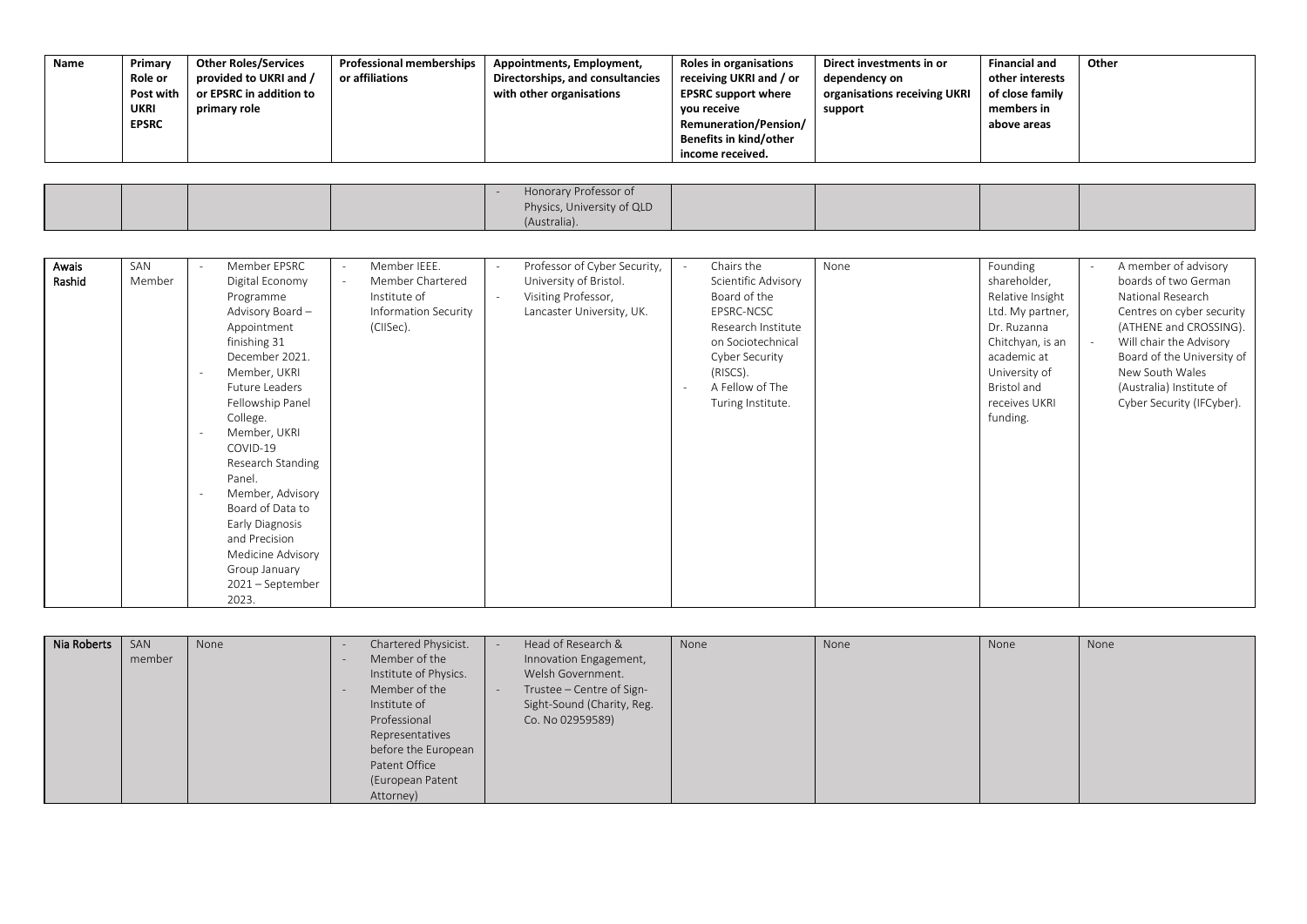| Name                     | Primary<br>Role or<br>Post with<br><b>UKRI</b><br><b>EPSRC</b> | <b>Other Roles/Services</b><br>provided to UKRI and /<br>or EPSRC in addition to<br>primary role                                                                                                                                                                   | <b>Professional memberships</b><br>or affiliations                                                                                                                                                                                                                                                                                                                      | Appointments, Employment,<br>Directorships, and consultancies<br>with other organisations                                                                                                                                                                                                                                                                                                                                                                                                                                                                                                                                                                            | Roles in organisations<br>receiving UKRI and / or<br><b>EPSRC support where</b><br>vou receive<br>Remuneration/Pension/<br>Benefits in kind/other<br>income received.                                                                                                                                                                                                                                                                                                                                                                                                   | Direct investments in or<br>dependency on<br>organisations receiving UKRI<br>support | <b>Financial and</b><br>other interests<br>of close family<br>members in<br>above areas | Other |
|--------------------------|----------------------------------------------------------------|--------------------------------------------------------------------------------------------------------------------------------------------------------------------------------------------------------------------------------------------------------------------|-------------------------------------------------------------------------------------------------------------------------------------------------------------------------------------------------------------------------------------------------------------------------------------------------------------------------------------------------------------------------|----------------------------------------------------------------------------------------------------------------------------------------------------------------------------------------------------------------------------------------------------------------------------------------------------------------------------------------------------------------------------------------------------------------------------------------------------------------------------------------------------------------------------------------------------------------------------------------------------------------------------------------------------------------------|-------------------------------------------------------------------------------------------------------------------------------------------------------------------------------------------------------------------------------------------------------------------------------------------------------------------------------------------------------------------------------------------------------------------------------------------------------------------------------------------------------------------------------------------------------------------------|--------------------------------------------------------------------------------------|-----------------------------------------------------------------------------------------|-------|
| Peter K. J.<br>Robertson | SAN<br>Member                                                  | Member of EPSRC<br>Circular Economy<br>Informal SAN<br>work-stream<br>(2019-present).<br>Member of EPSRC<br>SUPERGEN<br>Programme High<br>Level Group<br>(2018- present).<br>Member of EPSRC<br>Scientific Advisory<br>Committee for<br>Energy (2018-<br>present). | Chartered Engineer,<br>Chartered Energy<br>$\sim$<br>Engineer and Fellow<br>of the Energy<br>Institute.<br>Chartered Chemist,<br>$\sim$<br>Chartered Scientist<br>and Fellow of the<br>Royal Society of<br>Chemistry.<br>Fellow of the<br>$\sim$<br>Institute of<br>Chemistry in Ireland.<br>Associate Fellow of<br>the Institution of<br>Chemical Engineers.<br>$\sim$ | Member of Sub Panel 8<br>Chemistry in REF2021.<br>Chair of the Royal Irish<br>$\sim$<br>Academy's Physical,<br>Chemical and<br>Mathematical Sciences<br>Committee (2018 -<br>present).<br>Member of Centre for<br>$\sim$<br>Applied Sustainable Energy<br>Research Advisory Panel<br>$(2020 - present).$<br>Member of Energy Institute<br>College (2016 -present).<br>Member of European<br>Science Foundation College<br>of Review Panel Members<br>(2014-present).<br>Vice Chair of Energy<br>Institute's Individual<br>Circumstances Panel (2014-<br>present).<br>Member of Energy<br>Institute's Accreditation<br>Panel (2019-present and<br>member since 2009). | Professor of<br>Energy and<br>Environmental<br>Engineering in<br>School of<br>Chemistry and<br>Chemical<br>Engineering at<br>Queen's University<br>Belfast.<br><b>Emeritus Professor</b><br>at Robert Gordon<br>University,<br>Aberdeen<br>(Awarded 2015).<br><b>Visiting Professor</b><br>at School of<br>Chemistry,<br>University of St<br>Andrews (2013-<br>present).<br><b>Visiting Professor</b><br>at Nanotechnology<br>and Integrated<br>Bioengineering<br>Research Centre<br>(NIBEC), Faculty of<br>Engineering,<br>University of<br>Ulster (2008-<br>present). | None, other than my<br>employer is a recipient of<br>UKRI funding.                   | None                                                                                    | N/A   |

| Mary Ryan | San | EDI SAG<br>Peer Review<br>College | Fellow RAEng<br>Fellow IoM3<br>Fellow ICorr<br>Member<br>Electrochemical | Editor - Nature Materials<br>Degradation | REF Review Panel (UoA<br>12) | None | Spouse works<br>for the Cell and<br>Gene Therapy<br>Catapult. | Scientific Advisory<br>Committee (SAC) for the<br>Research Complex at<br>Harwell (2018 -present,<br>co-chair 2019 – present). |
|-----------|-----|-----------------------------------|--------------------------------------------------------------------------|------------------------------------------|------------------------------|------|---------------------------------------------------------------|-------------------------------------------------------------------------------------------------------------------------------|
|           |     |                                   | Society /<br>International Society<br>of Electrochemistry                |                                          |                              |      |                                                               | Scientific Advisory<br>Committee, Diamond<br>Light Source (2018 $-$<br>present).                                              |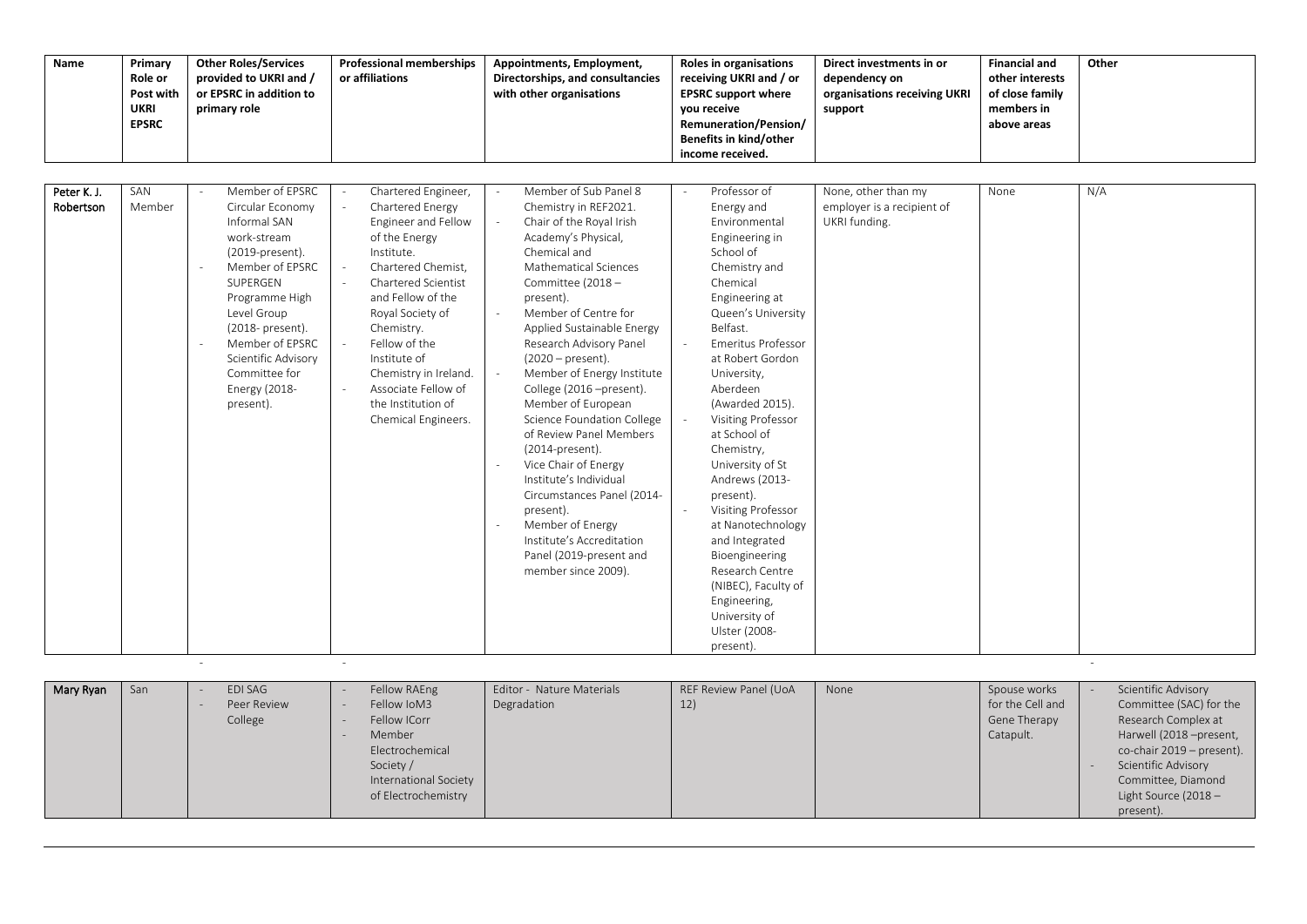| Name              | Primary<br>Role or<br>Post with<br><b>UKRI</b><br><b>EPSRC</b> | <b>Other Roles/Services</b><br>provided to UKRI and /<br>or EPSRC in addition to<br>primary role | <b>Professional memberships</b><br>or affiliations                                                                                                               | Appointments, Employment,<br>Directorships, and consultancies<br>with other organisations | Roles in organisations<br>receiving UKRI and / or<br><b>EPSRC support where</b><br>you receive<br>Remuneration/Pension/<br>Benefits in kind/other<br>income received. | Direct investments in or<br>dependency on<br>organisations receiving UKRI<br>support | <b>Financial and</b><br>other interests<br>of close family<br>members in<br>above areas | Other                                                                                         |
|-------------------|----------------------------------------------------------------|--------------------------------------------------------------------------------------------------|------------------------------------------------------------------------------------------------------------------------------------------------------------------|-------------------------------------------------------------------------------------------|-----------------------------------------------------------------------------------------------------------------------------------------------------------------------|--------------------------------------------------------------------------------------|-----------------------------------------------------------------------------------------|-----------------------------------------------------------------------------------------------|
| Ifor DW<br>Samuel | SAN<br>Member                                                  | Member of EPSRC peer-<br>review College                                                          | Fellow of the Royal<br>Society of<br>Edinburgh.<br>Fellow of the<br>Institute of Physics.<br>Fellow of the Roval<br>-<br>Society of Chemistry,<br>Fellow of SPIE | Editor in Chief of Synthetic<br>Metals (Elsevier).<br>Founder of Ambicare<br>Health Ltd   | Professor of Physics at<br>University of St Andrews.                                                                                                                  | None                                                                                 | None                                                                                    | Collaborations with other UK<br>Universities including Glasgow,<br>Sheffield and Southampton. |

| <b>Tim Softley</b> | SAN    | AHRC, Creative           | Fellow of the Royal   | Pro Vice Chancellor (Research | Pro Vice Chancellor  | None | My wife and     | International Advisory Board  |
|--------------------|--------|--------------------------|-----------------------|-------------------------------|----------------------|------|-----------------|-------------------------------|
|                    | Member | Industries Call Steering | Society.              | and Knowledge Transfer),      | (Research and        |      | daughter are    | Member for the journal        |
|                    |        | Board.                   | Fellow of the Royal   | University of Birmingham).    | Knowledge Transfer), |      | employees of    | Molecular Physics (Taylor and |
|                    |        |                          | Society of Chemistry. |                               | University of        |      | the University  | Francis).                     |
|                    |        |                          | Fellow of the         |                               | Birmingham).         |      | of Oxford. My   |                               |
|                    |        |                          | Institute of Physics. |                               |                      |      | sister is an    |                               |
|                    |        |                          |                       |                               |                      |      | employee of the |                               |
|                    |        |                          |                       |                               |                      |      | University of   |                               |
|                    |        |                          |                       |                               |                      |      | Manchester      |                               |

| Danaë   | SAN    | Grant panel          | Chartered Member of the | Previous consultancy for     | Current employment as | None | Husband is       | None |
|---------|--------|----------------------|-------------------------|------------------------------|-----------------------|------|------------------|------|
| Stanton | Member | member.              | British Psychological   | Sciencescope and the BBC. No | Professor at the      |      | Professor at the |      |
| Fraser  |        | Previous member      | Society (BPS).          | current consultancy.         | University of Bath.   |      | University of    |      |
|         |        | of EPSRC ICT         |                         |                              |                       |      | Bath and         |      |
|         |        | Strategic Advisory   |                         |                              |                       |      | receives EPSRC   |      |
|         |        | Team 2015-2020.      |                         |                              |                       |      | funding.         |      |
|         |        | <b>EPSRC Digital</b> |                         |                              |                       |      |                  |      |
|         |        | Economy              |                         |                              |                       |      |                  |      |
|         |        | Programme            |                         |                              |                       |      |                  |      |
|         |        | Advisory Board       |                         |                              |                       |      |                  |      |
|         |        | 2017-2020.           |                         |                              |                       |      |                  |      |
|         |        |                      |                         |                              |                       |      |                  |      |
|         |        |                      |                         |                              |                       |      |                  |      |
|         |        |                      |                         |                              |                       |      |                  |      |
|         |        |                      |                         |                              |                       |      |                  |      |
|         |        |                      |                         |                              |                       |      |                  |      |
|         |        |                      |                         |                              |                       |      |                  |      |
|         |        |                      |                         |                              |                       |      |                  |      |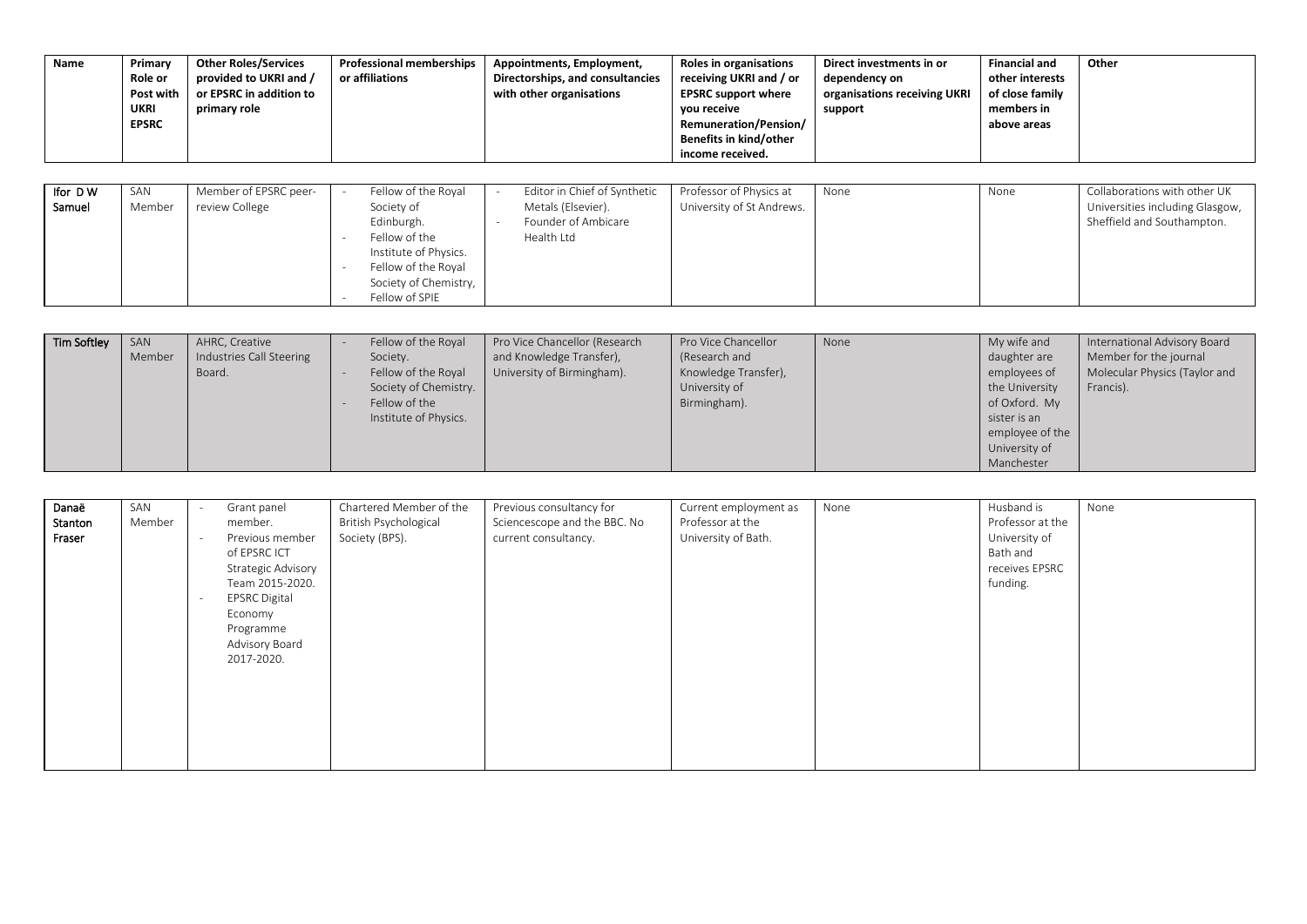| Name      | Primary<br>Role or<br>Post with<br>UKRI<br><b>EPSRC</b> | <b>Other Roles/Services</b><br>provided to UKRI and /<br>or EPSRC in addition to<br>primary role | <b>Professional memberships</b><br>or affiliations | Appointments, Employment,<br>Directorships, and consultancies<br>with other organisations | Roles in organisations<br>receiving UKRI and / or<br><b>EPSRC support where</b><br>you receive<br>Remuneration/Pension/<br>Benefits in kind/other<br>income received. | Direct investments in or<br>dependency on<br>organisations receiving UKRI<br>support | <b>Financial and</b><br>other interests<br>of close family<br>members in<br>above areas | Other                        |
|-----------|---------------------------------------------------------|--------------------------------------------------------------------------------------------------|----------------------------------------------------|-------------------------------------------------------------------------------------------|-----------------------------------------------------------------------------------------------------------------------------------------------------------------------|--------------------------------------------------------------------------------------|-----------------------------------------------------------------------------------------|------------------------------|
|           |                                                         |                                                                                                  |                                                    |                                                                                           |                                                                                                                                                                       |                                                                                      |                                                                                         |                              |
| John      | SAN                                                     | Member of EPSRC                                                                                  | FI Chem E                                          | <b>Technical Director of Technology</b>                                                   | Jacobs receives funding                                                                                                                                               | None                                                                                 | None                                                                                    | Visiting professor at        |
| Stairmand | Member                                                  | Peer Review                                                                                      |                                                    | & Consulting business of Jacobs.                                                          | from several Innovate UK                                                                                                                                              |                                                                                      |                                                                                         | Manchester University and at |
|           |                                                         | College.                                                                                         |                                                    |                                                                                           | projects including the                                                                                                                                                |                                                                                      |                                                                                         | Bangor University.           |
|           |                                                         | Assessor for                                                                                     |                                                    |                                                                                           | GBER investment by BEIS                                                                                                                                               |                                                                                      |                                                                                         |                              |
|           |                                                         | Innovate UK.                                                                                     |                                                    |                                                                                           | in the UK SMR of which                                                                                                                                                |                                                                                      |                                                                                         |                              |
|           |                                                         | Occasional                                                                                       |                                                    |                                                                                           | Jacobs is a                                                                                                                                                           |                                                                                      |                                                                                         |                              |
|           |                                                         | assessor for STFC                                                                                |                                                    |                                                                                           | partner and I have an                                                                                                                                                 |                                                                                      |                                                                                         |                              |

assignment.

and Royal Society.

**-** The contract of the contract of the

| Krasimira<br>Tsaneva-<br>Atanasova | SAN<br>Member | Grant funding panels<br>(EPSRC, BBSRC, MRC,<br>UKRI) member / chair,<br>Reviewer. | $\overline{\phantom{a}}$<br>$\overline{\phantom{a}}$<br>$\overline{\phantom{a}}$ | Fellow of the<br>Institute of<br>Mathematics and its<br>Applications.<br>SIAM member.<br>Associate member of<br>the Bulgarian<br>Academy of<br>Sciences.<br>Institute of<br>Biophysics and<br>Biomedical | Alan Turing Institute<br>Fellow.<br>Hans Fischer Senior Fellow,<br>Technical University of<br>Munich (TUM) Institute for<br>Advanced Study (IAS). | None | None | None | None |
|------------------------------------|---------------|-----------------------------------------------------------------------------------|----------------------------------------------------------------------------------|----------------------------------------------------------------------------------------------------------------------------------------------------------------------------------------------------------|---------------------------------------------------------------------------------------------------------------------------------------------------|------|------|------|------|
|                                    |               |                                                                                   |                                                                                  | Engineering, section<br><b>Bioinformatics and</b><br>Mathematical<br>Modelling.                                                                                                                          |                                                                                                                                                   |      |      |      |      |

| Su Varma | SAN<br>Member | <b>Future Leaders</b><br>Fellowship (FLF) core<br>panel member. |  | Fellow- Royal Society<br>of Chemistry,<br>Fellow - Institute of<br>Materials, Minerals<br>and Mining |  | Advisory Board, Chemistry,<br>Swansea Univ.<br>Technical Advisory Board,<br>Prosperity Partnership<br>Oxford Uni-Oxford PV.<br>Strategic Advisory Panel for<br>the EPSRC Supergen<br>SuperSolar Network+.<br>Gov Board, KCMC (CPI),<br><b>Construction Materials</b><br>Board, IOM3 | None | Part funded PhD projects at<br>Liverpool, Cambridge, Leeds<br>and Swansea Universities. | None | None |
|----------|---------------|-----------------------------------------------------------------|--|------------------------------------------------------------------------------------------------------|--|-------------------------------------------------------------------------------------------------------------------------------------------------------------------------------------------------------------------------------------------------------------------------------------|------|-----------------------------------------------------------------------------------------|------|------|
|----------|---------------|-----------------------------------------------------------------|--|------------------------------------------------------------------------------------------------------|--|-------------------------------------------------------------------------------------------------------------------------------------------------------------------------------------------------------------------------------------------------------------------------------------|------|-----------------------------------------------------------------------------------------|------|------|

| Ceri            | SAN    | Chair of the       | None | None | Director of Research and | None | None | None |
|-----------------|--------|--------------------|------|------|--------------------------|------|------|------|
| <b>Williams</b> | Member | <b>BBSRC/STFC</b>  |      |      | Innovation Development   |      |      |      |
|                 |        | National Biofilms  |      |      | at the University of     |      |      |      |
|                 |        | Innovation Centre. |      |      | Leeds                    |      |      |      |